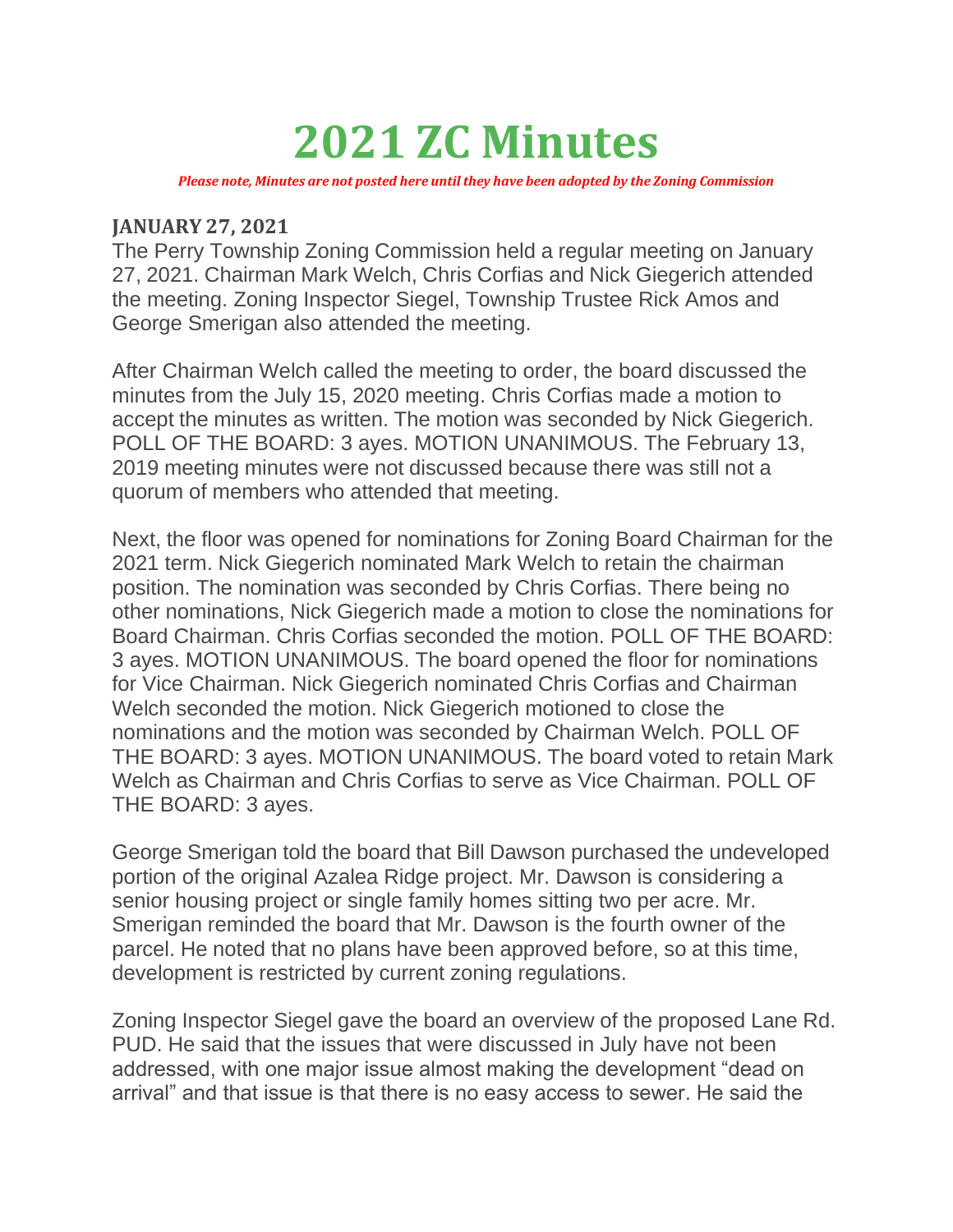developer would like to put in a package plant, but the township and the county concur that any development would have to tie in to the sewer system. He said that some type of soil remediation at the junk yard is probable. Inspector Siegel pointed out that it would be practically impossible to recoup the cost of tying into the sewer lines with the amount of houses that could be built on the property.Inspector Siegel also told the board that Knez sold all of his lots on River road with homes in various stages of construction and that some of the lots on Rt. 84 have sold.

The board discussed adding zoning code regulating garage sales and homebased businesses. George Smerigan told the board he would write some regulations as a starting point for the board and have it ready for the next meeting.

The board scheduled a regular meeting on March 10th at 6:30 p.m. at the **Township** Offices.

\* The meeting was later changed to March 18th at 6:30 p.m. due to scheduling conflicts.

There being no further business, Chris Corfias made a motion to adjourn the meeting and the move was seconded by Nick Giegerich. POLL OF THE BOARD: 3 ayes. MOTION UNANIMOUS. Chairman Welch adjourned the meeting.

(adopted March 18, 2021)

### **MARCH 18, 2021**

The Perry Township Zoning Commission held a regular meeting on March 18, 2021. Chairman Mark Welch, Vice Chairman Chris Corfias and Tom Barrett attended the meeting. Zoning Inspector Siegel, Township Trustee Rick Amos and George Smerigan also attended the meeting.

After Chairman Welch called the meeting to order, the board discussed the minutes from the February 13, 2019 meeting. Chris Corfias made a motion to accept the minutes as written. The motion was seconded by Tom Barrett. POLL OF THE BOARD: 3 ayes. MOTION UNANIMOUS. Next the board discussed the minutes for the January 27, 2021 meeting. Chris Corfias made a motion to accept the minutes as written. The motion was seconded by Tom Barrett. POLL OF THE BOARD: 3 ayes. MOTION UNANIMOUS.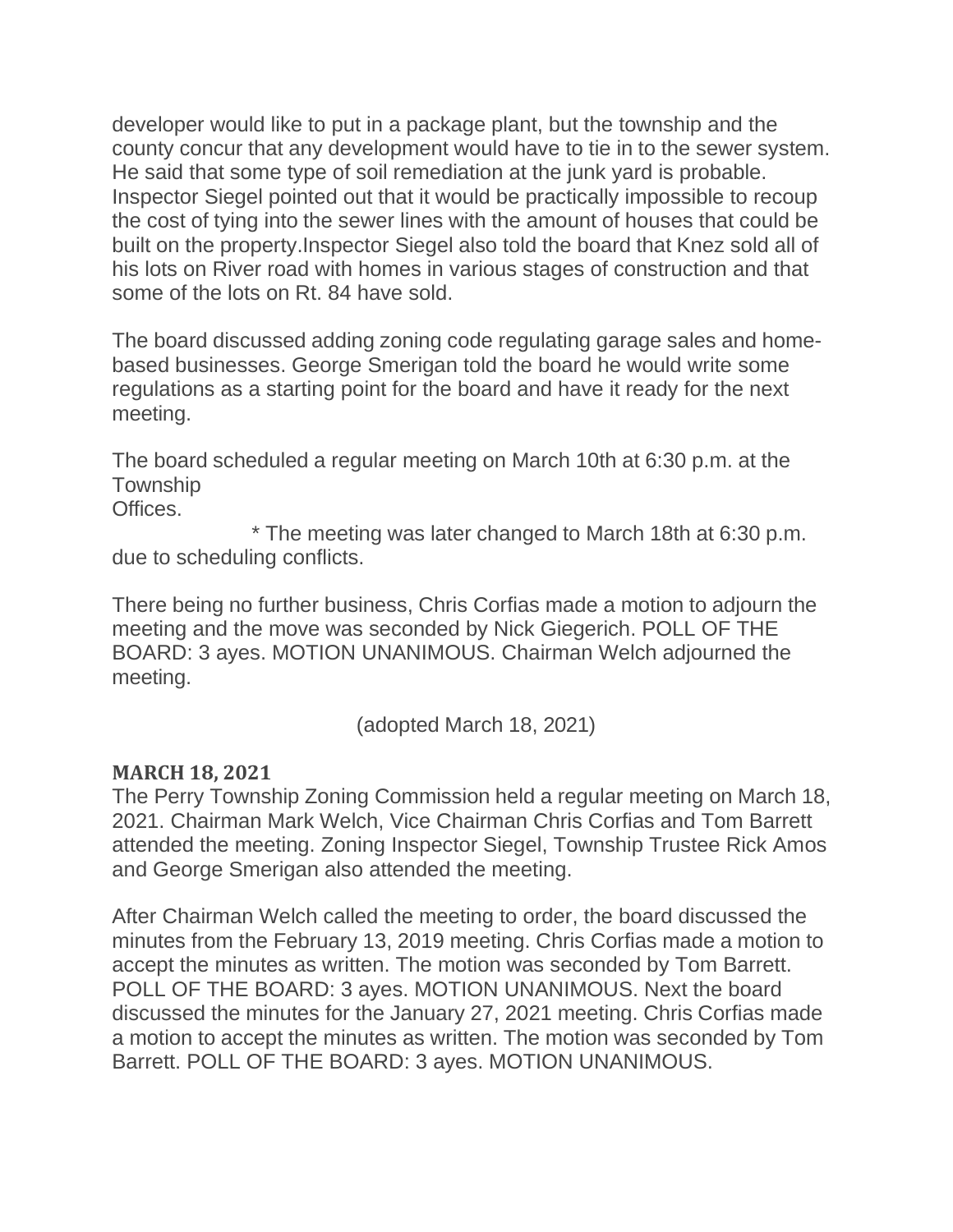George Smerigan presented some amendment drafts for zoning regulations pertaining to garage sales and home businesses. Vice Chairman Corfias said that he assumed that the regulations were meant to curb abuses of seasonlong garage sales rather than trying to regulate residents from having a homebased business. Tom Barrett questioned whether the board should require a permit that is free of cost for garage sales. Rick Amos said that he thought that requiring a permit for garage sales would put undue responsibility on our residents to have to come to the Township Office during business hours to fill out paperwork for the permit. He reminded the board that the Zoning Inspector is reactive rather than proactive, meaning that if someone is breaking a zoning regulation, but none of his/her neighbors are offput and there is not a public hazard, the Zoning Inspector will likely not act on the issue. The board agreed that they did not want to discourage residents from having a garage sale or a home-based business that did not infringe on the rights of their neighbors. The main objective of the regulations was to curb abuse of this. Season-long garage sales become a neighborhood nuisance and a safety hazard.

The board asked Mr. Smerigan to add a time range to clean up paraphernalia from their yard after the garage sale has ended and to assign responsibility to the residence hosting the garage sale to remove any signs that may have been posted. Mr. Smerigan said he would have a proposed amendment, with the items decided at tonight's meeting included, to the board before the next meeting.

Zoning Inspector Siegel reported to the board that the proposed Lane Rd. development is completely off the table now becuase Losely Nursery is leasing the property for five years.

The board scheduled a regular meeting on April 28th at 6:30 p.m. at the Township Offices. There being no further business, Chris Corfias made a motion to adjourn the meeting and the move was seconded by Tom Barrett. POLL OF THE BOARD: 3 ayes. MOTION UNANIMOUS. Chairman Welch adjourned the meeting.

(adopted April 28, 2021)

### **APRIL 28, 2021**

The Perry Township Zoning Commission held a regular meeting on April 28, 2021. Chairman Mark Welch,Vice Chairman Chris Corfias, Randy Vermilya and Tom Barrett attended the meeting. Township Trustee Rick Amos and George Smerigan also attended the meeting.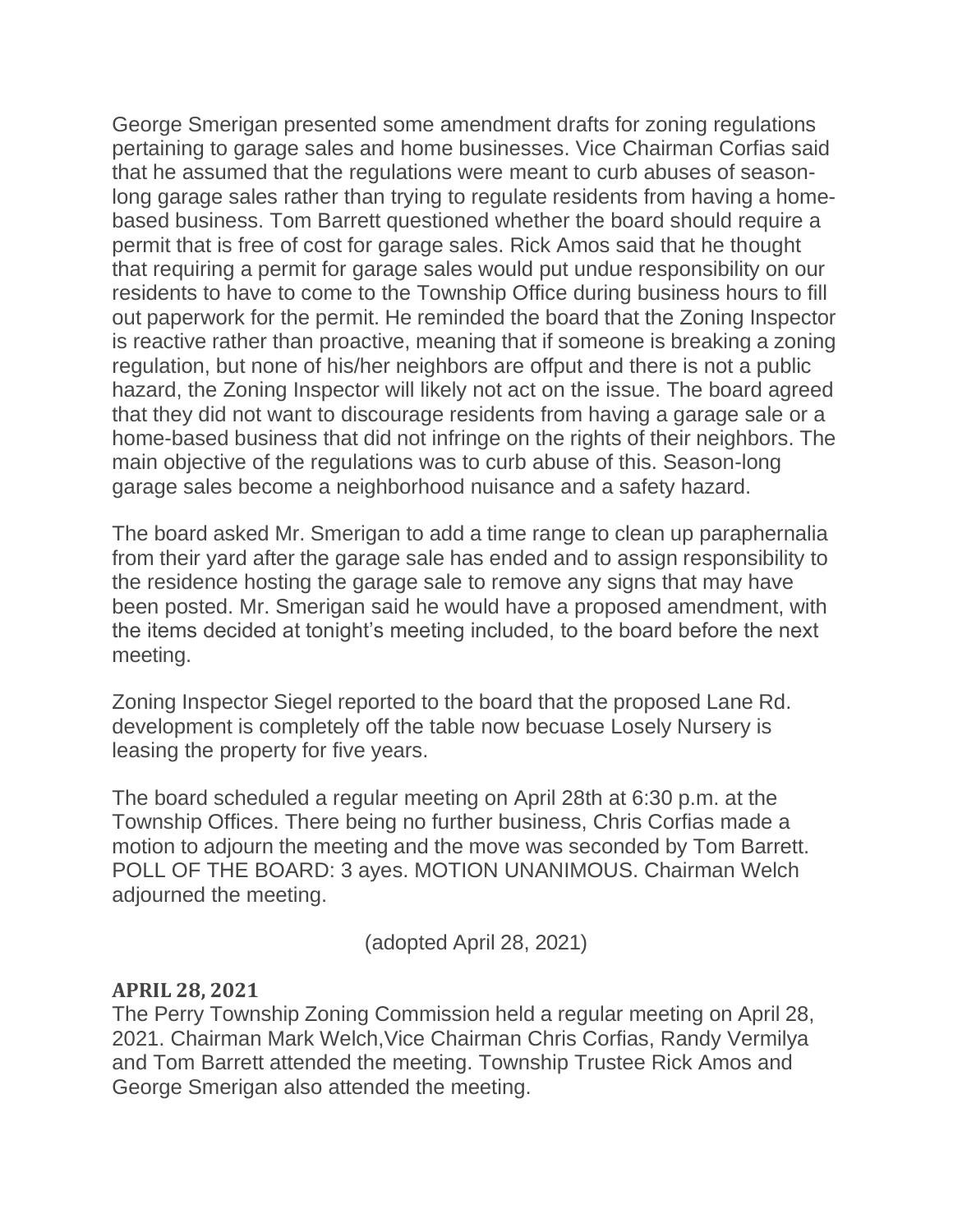After Chairman Welch called the meeting to order, the board discussed the minutes from the March 18, 2021meeting. Chris Corfias made a motion to accept the minutes as written. The motion was seconded by Tom Barrett. POLL OF THE BOARD: 3 ayes, 1 abstain MOTION PASSED.

Chairman Welch acknowledged the draft of the garage sale regulations that George Smerigan disbursed to the board members prior to the meeting and opened the subject up for discussion:

## AMEND **SECTION 301.04 SPECIAL PROVISIONS APPLICABLE TO RESIDENTIAL DISTRICTS BY ADDING SUBSECTION H TO READ AS FOLLOWS: SECTION 301.04 SPECIAL PROVISIONS APPLICABLE TO RESIDENTIAL DISTRICTS**

1. Garage, Yard, and Estate Sales

(1) Garage, yard, and estate sales shall be permitted up to a maximum of four (4) such events per calendar year on any single lot.

(2) The maximum duration of any garage, yard, or estate sale shall be three

(3) consecutive days during daylight hours only.

(3) A zoning certificate shall not be required for a garage, yard, or estate sale.

(4) All displayed merchandise, tables, tents, signs, and other paraphernalia associated with such sales shall be removed immediately upon completion of the event.

Vice Chairman Corfias questioned if it would be too difficult for the Zoning Inspector to enforce or keep track of residents having four sales per year. George Smerigan responded that the Zoning Inspector could keep notes or complaining neighbors could testify if a problem escalated to that level.

There being no other concerns or questions about the proposed amendment, Chris Corfias made a motion to approve the amendment, set a date for a public hearing on the subject and send the proposed amendments to the Lake County Planning Commission for it's input. The motion was seconded by Randy Vermilya and passed by unanimous decision.

George Smerigan informed the board that he had just received an engineering plan for the PUD portion of the Azalea Ridge subdivision. He explained that if it fits into the parameters of the PUD overlay that was previously approved by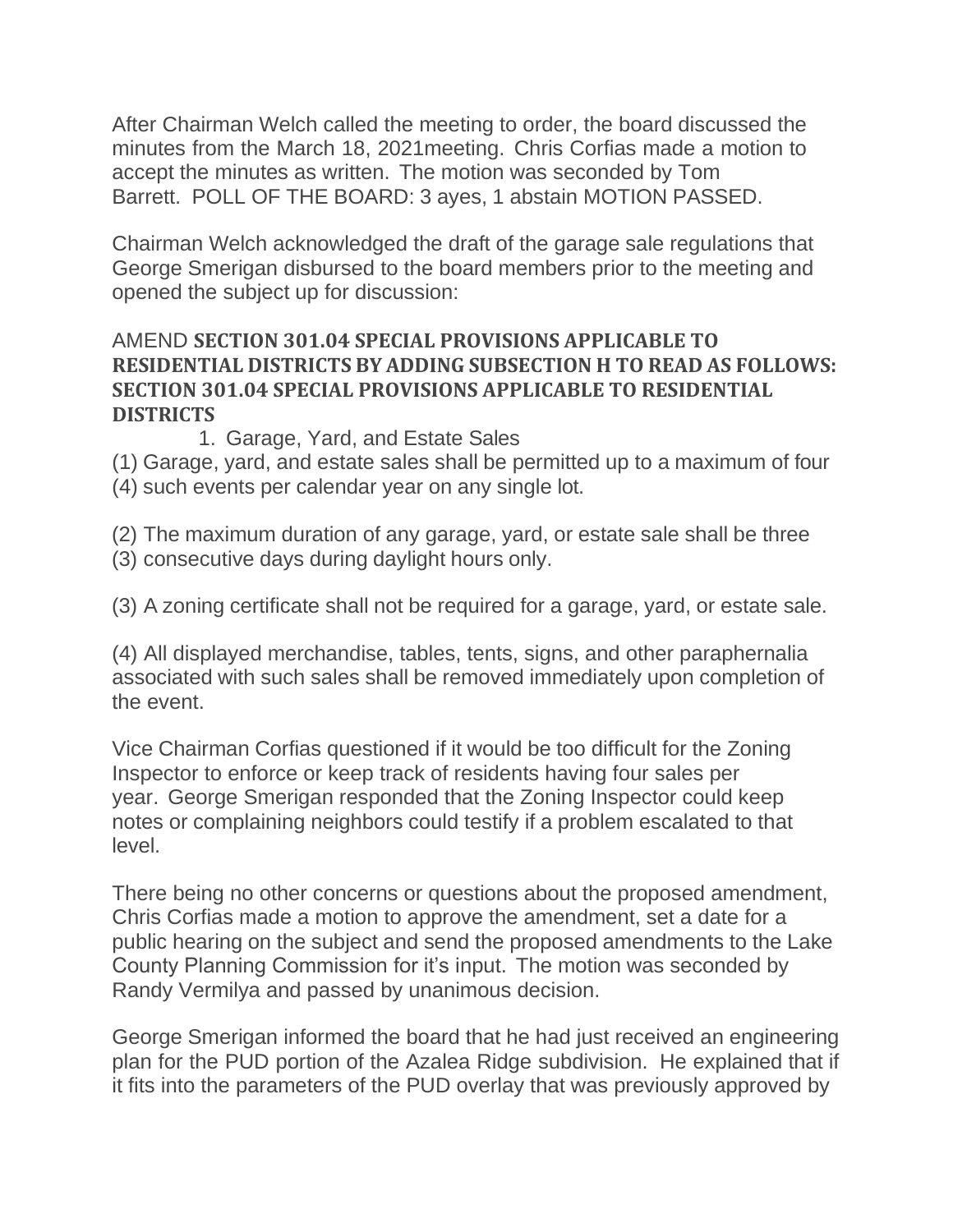the board, the developer will not have to come before the Zoning Commission. Any changes outside of the current land use approval will require approval by the board.

The board scheduled a public hearing immediately followed by a regular meeting on June 9th at 6:30 p.m. at the Township Offices. There being no further business, Chris Corfias made a motion to adjourn the meeting and the move was seconded by Tom Barrett. POLL OF THE BOARD: 3 ayes. MOTION UNANIMOUS. Chairman Welch adjourned the meeting.

(adopted June 9, 2021)

June 9, 2021

The Perry Township Zoning Board held a public hearing immediately followed by a regular meeting on Wednesday, June 9, 2021 at the township offices. Chairman Mark Welch, Vice Chairman Chris Corfias, Tom Barrett and Randy Vermilya were in attendance. Zoning Inspector Wally Siegel, Township Trustee Rick Amos and George Smerigan also attended the meeting.

Mark Welch called the Public hearing to order. He read the proposed amendment. The board and the township did not receive a written response as of the meeting date. Mark Welch and Wally Siegel serve on the Lake County Planning Commission boards and they gave a synopsis of their respective board's discussion of the amendment. Mark Welch said that someone on his committee suggested calling the sales pre-owned sales or personal property sales instead of garage and estate sales. The board did not agree that this change should be made. Wally Siegel said that there were no suggestions for changes to the amendment at his meeting. There were no residents in attendance at the meeting so there was no public input on the matter. Vice Chairman Corfias made a motion to adjourn the public hearing portion of the meeting and convene to a regular meeting. The motion was seconded by Tom Barrett. The motion passed by unanimous decision. Chairman Welch adjourned the public hearing.

After Chairman Welch called the regular meeting to order, the first item of business was a review of the April 28, 2021 meeting minutes. Vice Chairman Chris Corfias motioned to accept the minutes into record as presented. The motion was seconded by Tom Barrett and passed by unanimous decision.

Vice Chairman Chris Corfias made a motion to send the proposed amendment to the Township Trustees and recommend that they adopt it. The motion was seconded by Randy Vermilya. The motion was passed by unanimous decision.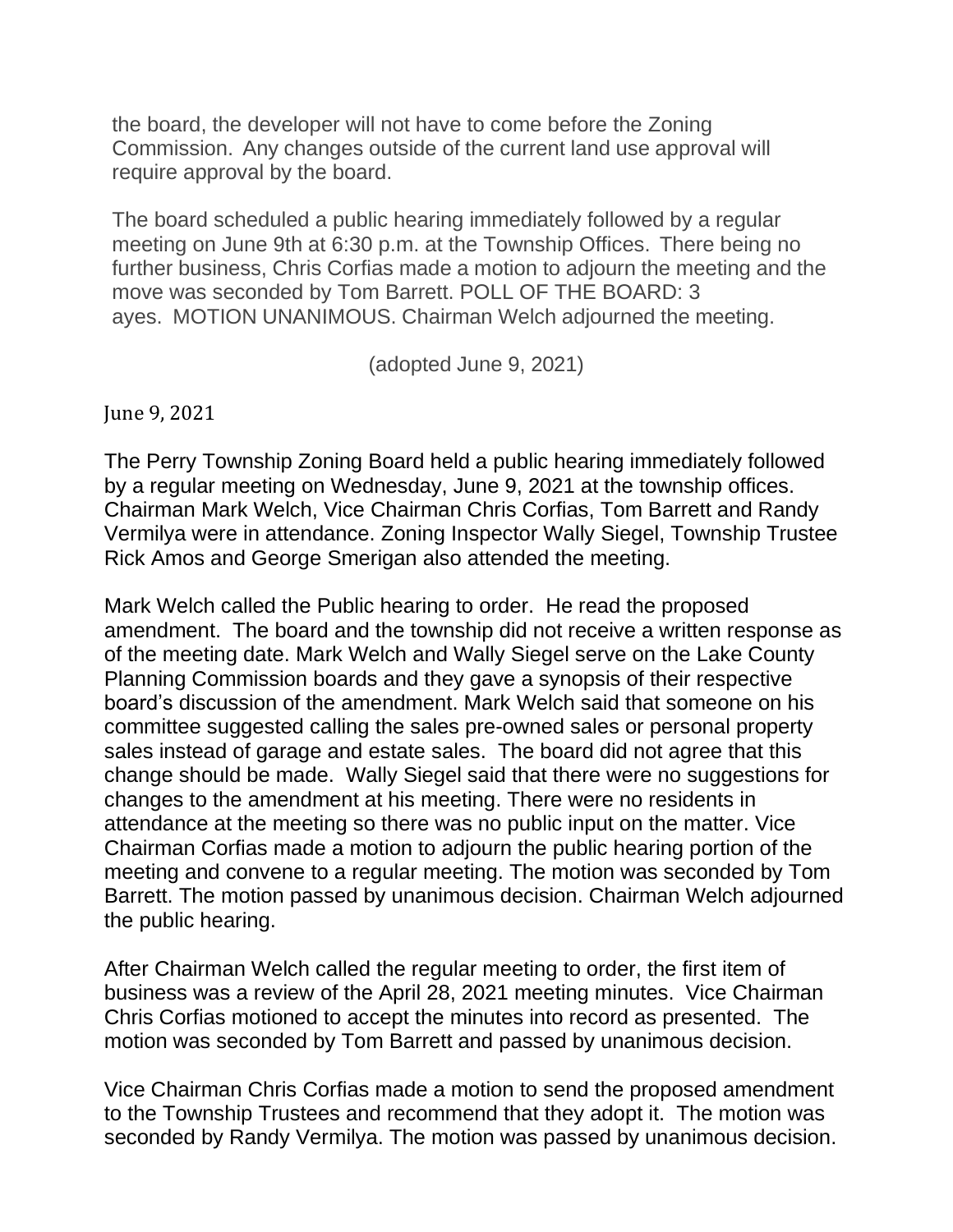George Smerigan told the board that Dawson Builders will be presenting a preliminary plan for the final stage of the Azalea Ridge development. George Smerigan said that Bill Dawson is planning on a single family PUD, which is how the property is currently zoned. He said that they will need a variance because the plan calls for a cul d'sac instead of a street going through to Route 20. Both Wally Siegel and George Smerigan believe that ending the road in a cul d'sac is the best and safest option for the community. This is counter to Lake County regulations and will require a variance for fire protection purposes.

The board scheduled a meeting for Wednesday, July 14th at 6:30 p.m. at the township offices.

There being no further business, Randy Vermilya moved to adjourn the meeting and the motion was seconded by Tom Barrett. The motion passed by unanimous decision. Chairman Welch adjourned the meeting.

Respectfully submitted,

Mark O. Welch, Chairman Laura Stegman, Secretary

### **July 14, 2021**

The Perry Township Zoning Board held a regular meeting on July 14, 2021. Chairman Mark Welch, Vice Chairman Chris Corfias, Randy Vermilya, Nick Giegerich and Tom Barrett attended the meeting. George Smerigan, Township Trustee Rick Amos and Zoning Inspector Wally Siegel were also in attendance. Members of Barrington Consulting Group as listed on the attendance sheet were also at the meeting.

The meeting was called to order and Vice Chairman Chris Corfias made a motion to enter the June 9<sup>th</sup>, 2022 minutes into record as written. The motion was seconded by Tom Barrett. POLL OF BOARD: 4 Ayes (Nick Giegerich abstained) Motion Passed.

Next, George Smerigan introduced David Novak of Barrington Consulting Group. He presented a preliminary plan to develop the final phase of Azalea Ridge. The original plan that was okayed by the zoning board had 61 units, the Barrington plan reduced the number of units to 33. The plan provides 40% green space. The property already has water and sewer lines run. The plan calls for a public streets rather than private streets.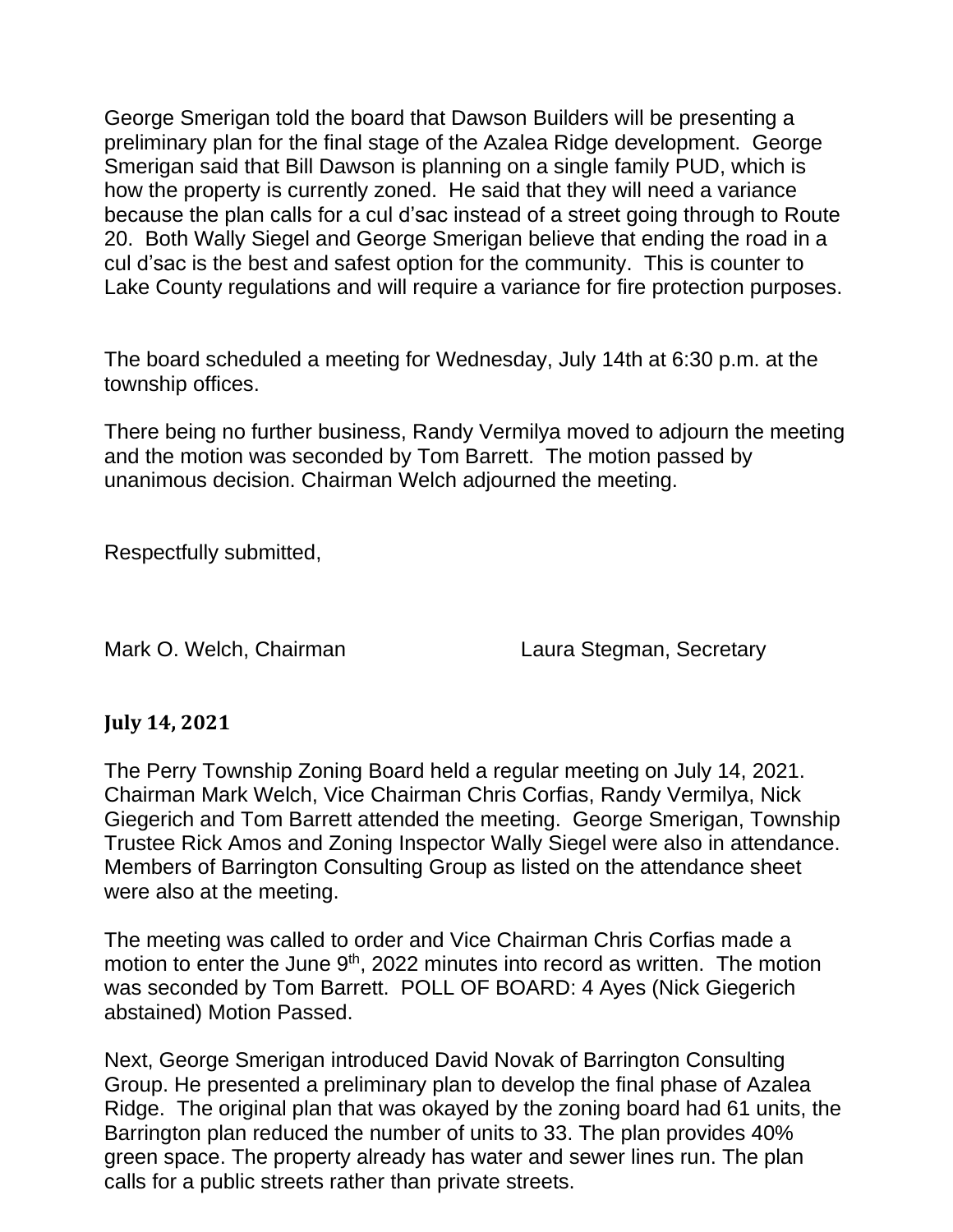George Smerigan followed up to Mr. Novak's comments. He confirmed that the streets will be curb and gutter and that the plan complies with density and open space requirements. Also, the development plan does not cut through to State Route Twenty, there will be a dead end cul d'sac. The Zoning Inspector and Trustees believe that this plan best serves the safety of the community and the residents of Azalea Ridge. He also said that the residents of Azalea Ridge built there with the understanding that it is not a through street. The developer will have to get a waiver at the county level to have a cul d'sac rather than a through street due to fire code.

Chris Corfias suggested moving lots 1-7 to close the gap between lot 7 and lot 8 to provide some green space at lot 1. The Barrington team agreed that could be done. Chris Corfias asked if there would be a homeowners' association and the Barrington team confirmed there will be and that the developer will manage it until the lots have all been sold and then it will convert to the homeowners to manage.

Chris Corfias asked the Barrington team to explain how allowing smaller, denser lots is beneficial to the township and it's residents. George Smerigan reminded him that the development has less units than has already been approved by the board for this property. David Novak said that developed property raises the property values of adjacent properties.

Chairman Mark Welch asked if the developer planned for asphalt or cement roads. The Barrington team said that they would defer to the wishes of the Zoning Board, but either way they will be curb and gutter.

Chris Corfias asked about landscape buffers. The Barrington team said the 40% buffer will not hide the development from the outside but landscaping will match what is already used in the other phases of the development in size and material.

Chris Corfias made a motion to grant preliminary site approval of an amendment to the general development plan with the requirement that lots 1 through 7 are shifted to reduce the size of the sewer easement between lots 7 and 8and enlarge open space next to lot 1. Tom Barrett seconded the amendment. POLL OF BOARD: 5 Ayes. Motion Unanimous.

There being no further business, Randy Vermilya made a motion to adjourn. The motion was seconded by Nick Giegerich. POLL OF BOARD: 5 Ayes. Motion Unanimous.

Respectfully Submitted,